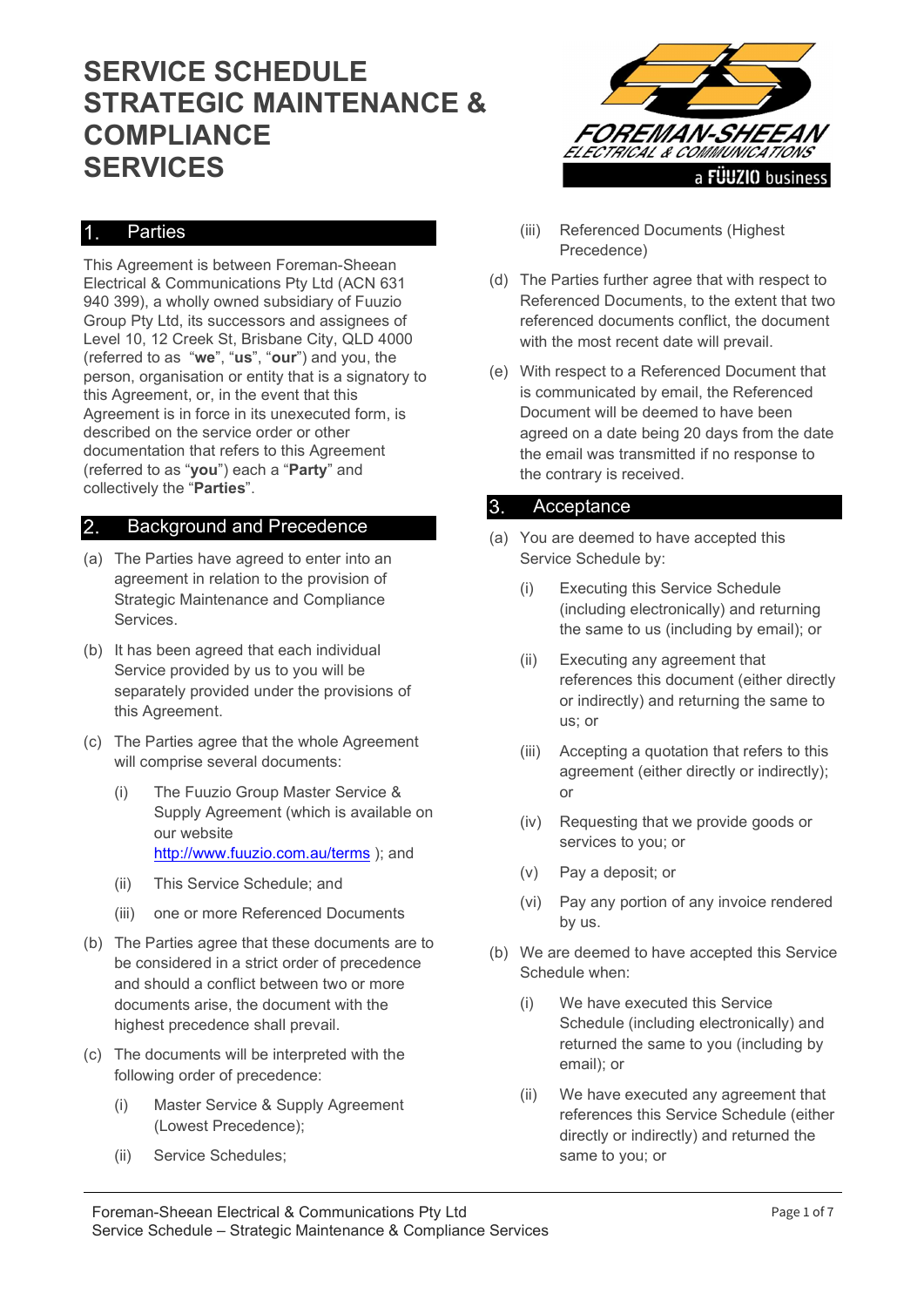- (iii) We have provided (or started to provide) Goods and Services to you under this Service Schedule; or
- (iv) We have stated that we accept your order relating to the supply of services of a nature covered by this Service Schedule; or
- (v) We have rendered an invoice to you for goods or services
- (c) If this agreement is accepted without being bilaterally executed:
	- (i) the version of the service schedule that is in force will be the version that was published on our website http://www.foreman-sheean.com.au on the date that the Agreement was accepted.
	- (ii) This Service Schedule will be deemed to have been accepted only for the specific supply of goods or services that triggered the acceptance.
	- (iii) The date that the Service Schedule will be deemed to have been accepted (Acceptance Date) will be the earliest date at which both Parties are deemed to have accepted the Service Schedule.

#### **Definitions**

Capitalised terms used in this Service Schedule will have the meanings given to them in the Master Service & Supply Agreement, this Service Schedule or Referenced Documents.

"Ancillary Service Charges" means any agreed charge that does not form part of our general service offering but is reasonably necessary to deliver you Service.

"Establishment Charges" means those charges that are related to the establishment of any Service under this Service Schedule. These are "one off" charges that you will become liable for on the Completion Date.

"Initial Period" refers to the minimum time that you agree we should deliver your Service to you. This may be specified on the Service Order, our Website, or within this Service Schedule.

"Maintenance Activity" means an activity undertaken under this Agreement associated with planned maintenance.

"Mobilisation Objective" means the time between our first response to you and having a technician on site to review, consider and resolve the matter.

"Recurring Service Charges" means those charges that you are liable to pay monthly for us to continue to deliver Services to you.

"Response Objective" means the time it takes for us to respond to and acknowledge your enquiry or request from the time you first lodge it (This includes responses from any automated system)

"Restoration Objective" means the time between our first response to you and having the matter resolved in such a manner that the issue is either completely resolved or the urgency around its complete resolution is removed.

"Service Activity" means an activity undertaken in conjunction with this Agreement that is not associated with planned maintenance. Service Activities are performed under our service schedule entitled "Foreman-Sheean Electrical & Communications – Service Schedule - General Works"

# Service Ordering & Invoicing

- (a) For us to provide you with services under this Service Schedule we require you to communicate this to us (Service Order).
- (b) A Service Order may be submitted to us by email, fax or through a website (whether ours or our agents).
- (c) The Parties will be bound by this Agreement for each Service Order that we accept from the date we accept the Service Order. (Subscription Date)
- (d) You acknowledge that we may, at our sole discretion, decline to accept your Service Order and that we are under no obligation to provide you with a reason why we have chosen not to accept the Service Order.
- (e) Following the completion of any establishment processes required to deliver you Service Order we will deem you service to be delivered (Service).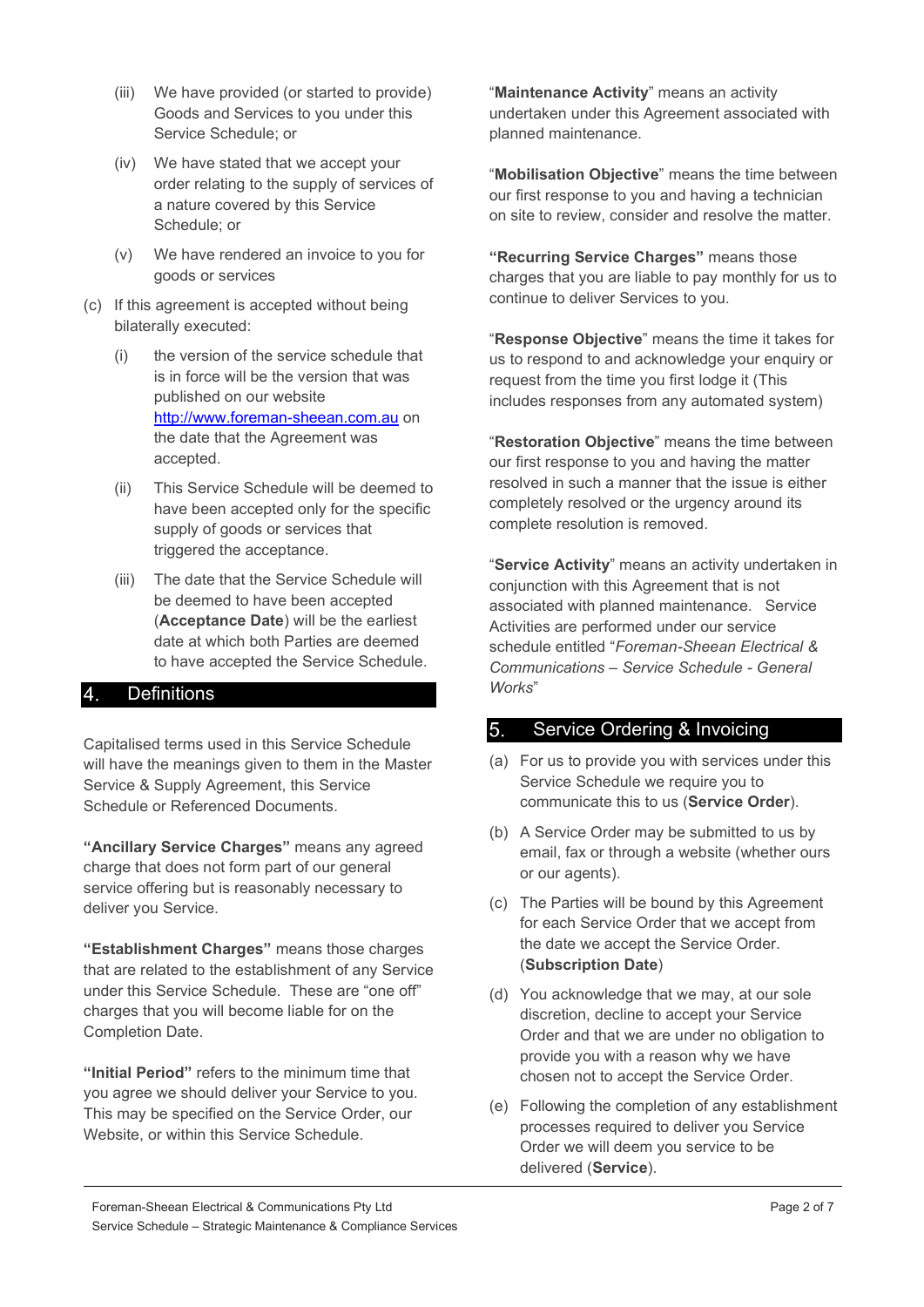- (f) You will be charged for your service from the date that we deem your Service Order to be delivered (Commencement Date).
- (g) For avoidance of doubt, if we are unable to deliver you Service Order as a consequence of you failing to provide information that is necessary for us to deliver your Service Order the Commencement Date will be the latter of:
	- (i) 20 days from the Subscription Date; and
	- (ii) 10 days from our last communication with you.
- (h) You will be invoiced for the services provided in accordance with the following (Service Charges):
	- (i) Recurring service charges will be invoiced each month in advance.
	- (ii) Establishment charges which will be invoiced in arrears.
	- (iii) Ancillary service charges which will be invoiced in arrears
- (i) With respect to charges that are in arrears, nothing in this Service Schedule represents an agreement to provide you with credit and the trading terms in our Master Service & Supply Agreement will, always, apply.
- (j) If you have agreed to pay your invoices by direct debit or automatic credit card, we will process the transaction no later than 5 days after the invoice date.

## Withdrawal of Service Orders

- (a) You may withdraw your Service Order at any time before midnight on the 5<sup>th</sup> day after the Subscription Date (Cooling Off Date).
- (b) If your Service Order is withdrawn prior to the Cooling Off Date our agreement to deliver your service will be dissolved and the Parties will have no further obligations under our Agreement in respect of the Service Order.
- (c) If a Service Order is withdrawn between the Cooling Off Date and the Commencement Date you will be obligated to defray our reasonable costs associated with the delivery of your Service Order.
- (d) We may choose to not begin the process of supplying you the Service until after the Cooling Off Date.

#### Service Suspension & Termination

- (a) We may suspend your services (in whole or in part) if you are outside the trading terms specified in the Master Service & Supply Agreement.
- (b) You may request the termination of any Service provided under this Agreement at any time by providing us with written notice or through any online tools that we may make available to you from time to time to manage your Services with us (Termination Request).
- (c) If a Service is terminated by either party acting within the terms of this Agreement the effective date of the Service termination (Termination Date) will be:
	- (i) The date of your next scheduled invoice if the date of the Termination Request less than 10 days from the date of your last invoice; or
	- (ii) In all other cases, the date of your next scheduled invoice plus one (1) month.
- (d) Unless otherwise agreed, if the Termination Date is prior to the expiry of the Initial Period (Early Termination) you will be liable to pay:
	- (i) 90% of the remaining recurring charges in the Initial Period if less than 50% of the Initial Period has expired; or
	- (ii) 75% of the remaining charges in the Initial Period in all other cases.

## 8. Retention and Delivery of Records

- (a) At the conclusion of each Service Activity we will produce documentation that is sufficient to demonstrate (Records):
	- (i) What work was undertaken.
	- (ii) Which devices/items underwent routine maintenance.
	- (iii) The results of any testing associated with the routine maintenance.
	- (iv) A schedule of remediation works that are required.
- (b) After transmitting the records to you by email you will be accountable for the maintenance and storage of these records.
- (c) We reserve the right to withhold the delivery of records to you if your account with us is not in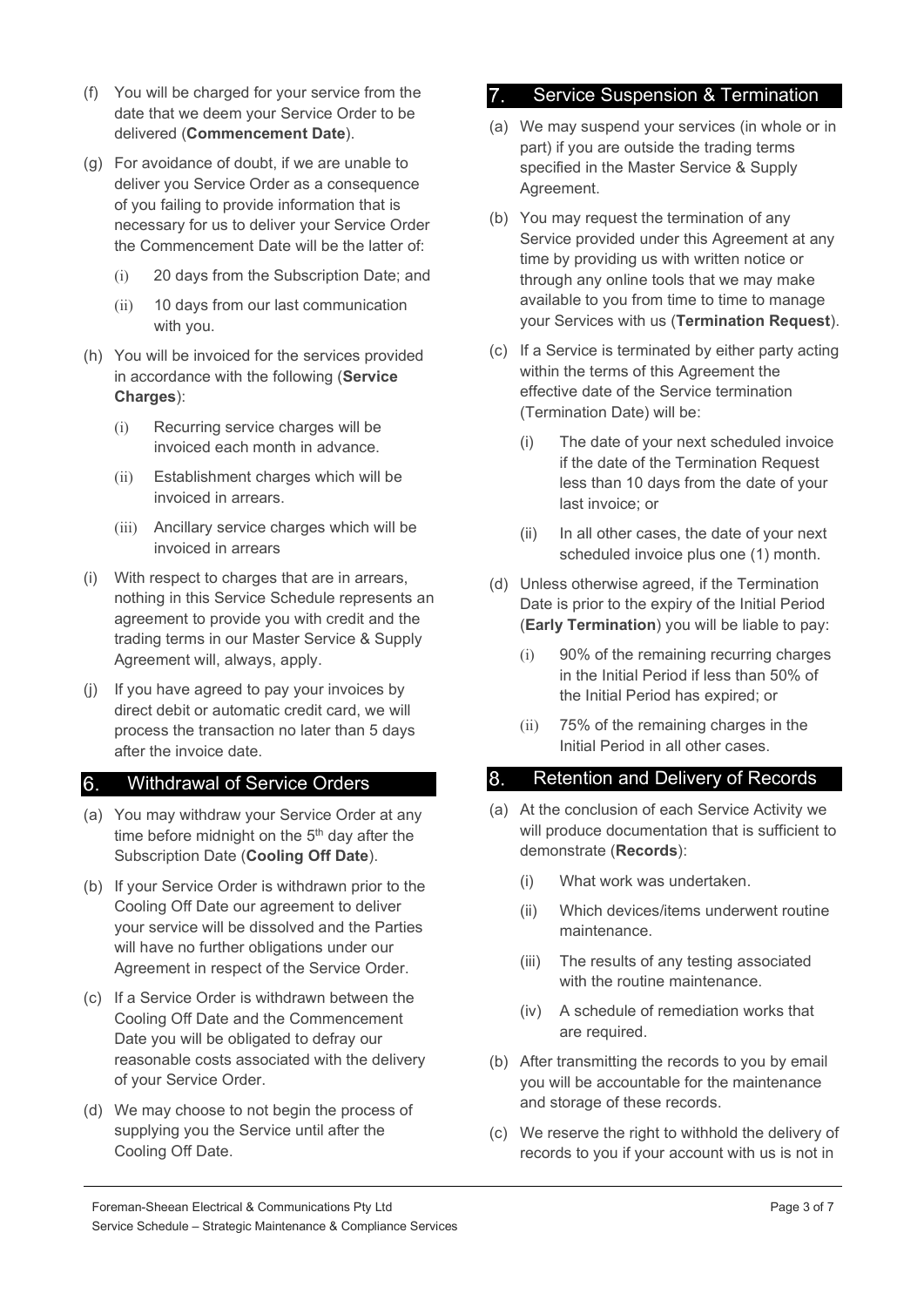good standing, or you are in breach of this Agreement.

#### 9. Compliance

- (a) We will maintain a register of all compliance related documents for all staff and contractors engaged under a contract of service (Sub-Contractors).
- (b) The compliance will contain, without limitation:
	- (i) Inductions
	- (ii) Licences
	- (iii) Certificates & other qualifications
	- (iv) Identification Validation
	- (v) Criminal History Check
	- (vi) Working with Children Check
	- (vii) Right to work Check
- (c) All our staff and sub-contractors have are required to undergo annual criminal history and identification checks.
- (d) You may ask us at any time to certify the qualifications of one or more of our staff or contractors. We must respond within 2 business days in writing.
- (e) We encourage you to ask our staff and contractors for identification on entering your premises, however, may not take copies of "Primary" identification documents held by our staff and contractors. Primary identification documents include, without limitation:
	- (i) Drivers Licence
	- (ii) Proof of Age Card (or other state issued photo ID card)
	- (iii) Passport
	- (iv) Citizenship Certificates
	- (v) Birth Certificate
	- (vi) Document of Identity
	- (vii) Certificate of Identity
	- (viii) ImmiCard
	- (ix) Australia Post Keypass Identity Card
	- (x) Australia Post Digital ID
- (f) You may as us at any time undertake additional compliance activities. If you do, within 20 business days we will:
	- (i) Respond to your request for additional compliance activities; and
	- (ii) Advise you of any variations to your Service Charges.
	- (iii) Make you aware of any limitations that may exist to us complying with your compliance request.

#### 10. Occupational Health & Safety

- (a) The health and safety of both our team, and your team is our highest priority.
- (b) Foreman-Sheean operates within a documented OH&S framework including policy and supporting procedures designed to promote a safe working environment for our staff and sub-contractors.
- (c) We may, by agreement with you, augment our OH&S framework with some or all of your OH&S framework for the purpose of providing our Services to you.
- (d) You have the right to ask any of our staff or sub-contractors to leave your premises in the event that you believe our staff or subcontractors contributed to or cause a breach of your OH&S requirements.
- (e) Our staff and subcontractors have the right to refuse to provide the Services to you if they believe doing so contribute to or cause a breach of our OH&S requirements. In the event that this occurs our visit to your site will be treated as an "Emergency Service Request"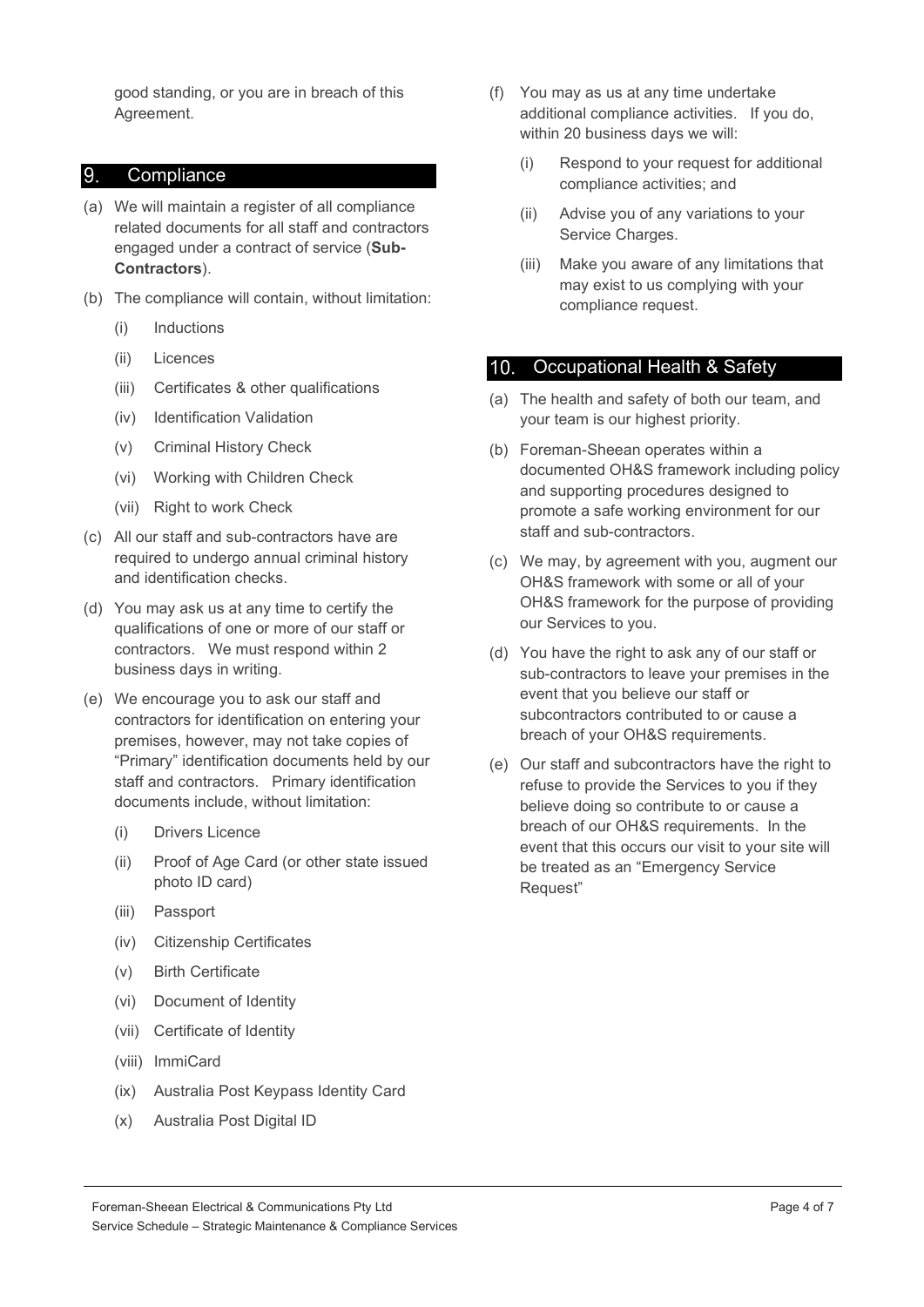## 11. Maintenance Service

- (a) We commit to undertaking your planned maintenance activities with an agreed time window with respect to each scheduled visit.
- (b) Our committed time window will vary depending on the frequency of the maintenance activity being undertaken as described in the following table:

| <b>Maintenance Frequency</b> | <b>Mobilisation Commitment</b> |  |
|------------------------------|--------------------------------|--|
| Weekly                       | +/- 1 business day             |  |
| Monthly                      | +/- 5 business days            |  |
| Quarterly                    | +/- 10 business days           |  |
| <b>Half Yearly</b>           | +/- 15 business davs           |  |
| Annual                       | +/- 20 business days           |  |

## 12. Unplanned/Emergency Service

- (a) We offer a 24/7 breakdown and restoration service with this Agreement.
- (b) If a failure occurs that would have been identified and rectified during our next maintenance visit and you can ask us to resolve the issue outside of our schedule Services (Emergency Service Request).
- (c) The request will be treated as a Service Activity subject to the following variations:
	- (i) You will not be liable for materials that would have ordinarily been consumed rectifying the reported issue during a scheduled Maintenance Activity.
	- (ii) A 5% reduction on our standard labour and mobilisation rates will apply.
- (d) Unless specifically stated, the Restoration Objective supplied below is an indicative value only. Restoration times vary considerably depending on the nature of the failure.
- (e) All Priority 1 issues must be lodged by telephone to our dedicated 24/7 help line.
- (f) We recommend that all after hours Priority 2 issues be lodged by telephone to our dedicated 24/7 help line.
- (g) If your site is more than 20km from our base, travel time will be added to the Mobilisation Objective.

(h) In responding to Emergency Service Requests, we consider the severity and nature of the emergency using the following table.

| Priority       | Definition                                                                                                                                                                                                                                                                             | Response<br>Objective  | Mobilisation<br>Objective | Restoration<br>Objective       |
|----------------|----------------------------------------------------------------------------------------------------------------------------------------------------------------------------------------------------------------------------------------------------------------------------------------|------------------------|---------------------------|--------------------------------|
| 1              | Impact more<br>than 10% of a<br>maior site's<br>operation.<br>Materially<br>impact<br>revenue<br>generation for<br>your business<br>Represent an<br>imminent<br>threat to life or<br>the customer's<br>brand                                                                           | 15 mins                | 120 mins                  | 4 hours                        |
| $\overline{2}$ | Impact more<br>than 10% of a<br>minor site's<br>operation, or<br>impacts<br>multiple minor<br>sites<br>Have the<br>potential to<br>materially<br>impact<br>revenue<br>generation<br>capability<br>Have the<br>potential to<br>create a threat<br>to life or the<br>customers<br>brand. | 4<br>business<br>hours | 8<br>business<br>hours    | End of next<br>business<br>day |
| 3              | Any issue,<br>which is an<br>unplanned<br>issue, that is<br>neither Priority<br>1 or Priority 2                                                                                                                                                                                        | 8<br>business<br>hours | 5<br>business<br>days     | 10<br>business<br>days         |
| 4              | Planned works                                                                                                                                                                                                                                                                          |                        | As agreed                 |                                |

## 13. Service Level Agreement

- (a) We commit to delivering the service levels outlined in Clause 12 and Clause 11 (Service Level Agreement).
- (b) If we fail to meet this commitment we will, on receipt of your written request provide you with a rebate (SLA Rebate) by crediting your account:
	- (i) 50% of the monthly Service Charges for the first failure to meet our commitment in any 3 month period; or
	- (ii) 100% of the monthly Service Charges for the second or third failure to meet our commitment in any 3 month period.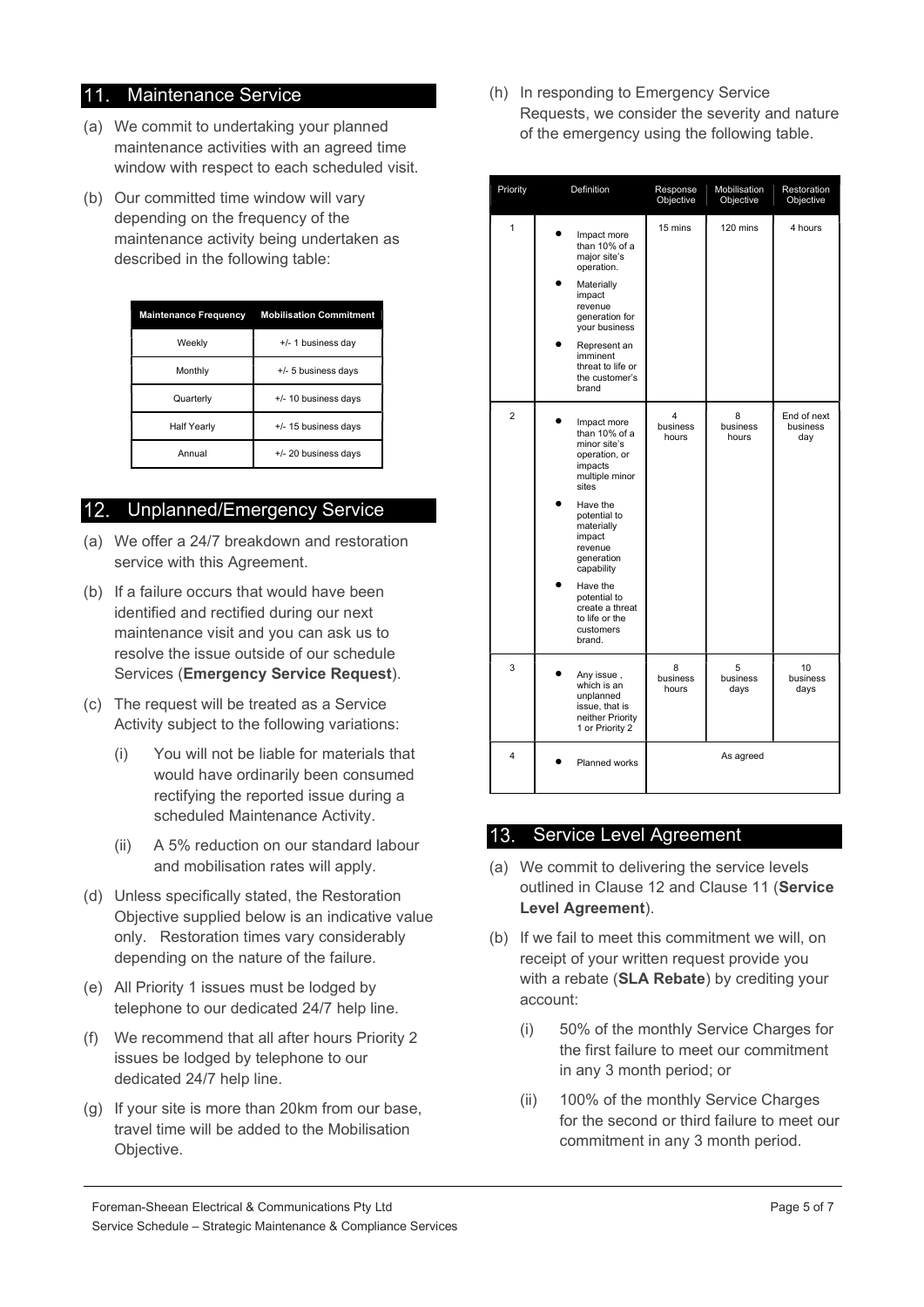- (c) Only one SLA Rebate will claim can be applied to any month.
- (d) The total SLA Rebate will not exceed one month's Service Charges.
- (e) The SLA Rebate is the only remedy available to you for our failure to meet the service levels outlined in Clause 11 and Clause 12.
- (f) Notwithstanding Clause 13(c) above, if we consistently fail to meet our obligations under this Service Level Agreement you have the right to request the termination of your Service with us.
- (g) For the purpose of this Clause 13(f) we will be deemed to have consistently failed to meet our obligations under this Service Level Agreement if we provide you with more than 4 SLA rebates in any 12 month period.

#### 14. Go-Green Program

- (a) We may agree to include you in the Foreman-Sheean "Go Green" program.
- (b) The "Go-Green" program schedules the upgrade of incandescent lighting fixtures to LED (or other energy efficient) fixtures over the term of your Initial Period.
- (c) We will agree with you the number of fittings and fixtures that we will replace during the Initial Period of this agreement which may include, without limitation:
	- (i) Fluorescent Lighting Fixtures
	- (ii) Downlights
	- (iii) Emergency Lights
	- (iv) Exit Lights
	- (v) Street Lighting
	- (vi) Exterior Lighting
	- (vii) High-Bay / Workshop lighting
- (d) If you are taking part in our "Go-Green" program the following conditions apply:
	- (i) The timing of the replacement of the lighting fixtures is at our discretion so long as the complete replacement program is completed by the end of the Initial Period.
	- (ii) We make no guarantee that all fixtures will be replaced at the same time.

(iii) The cost of the Go-Green program is incorporated into the charges associated with your Service.